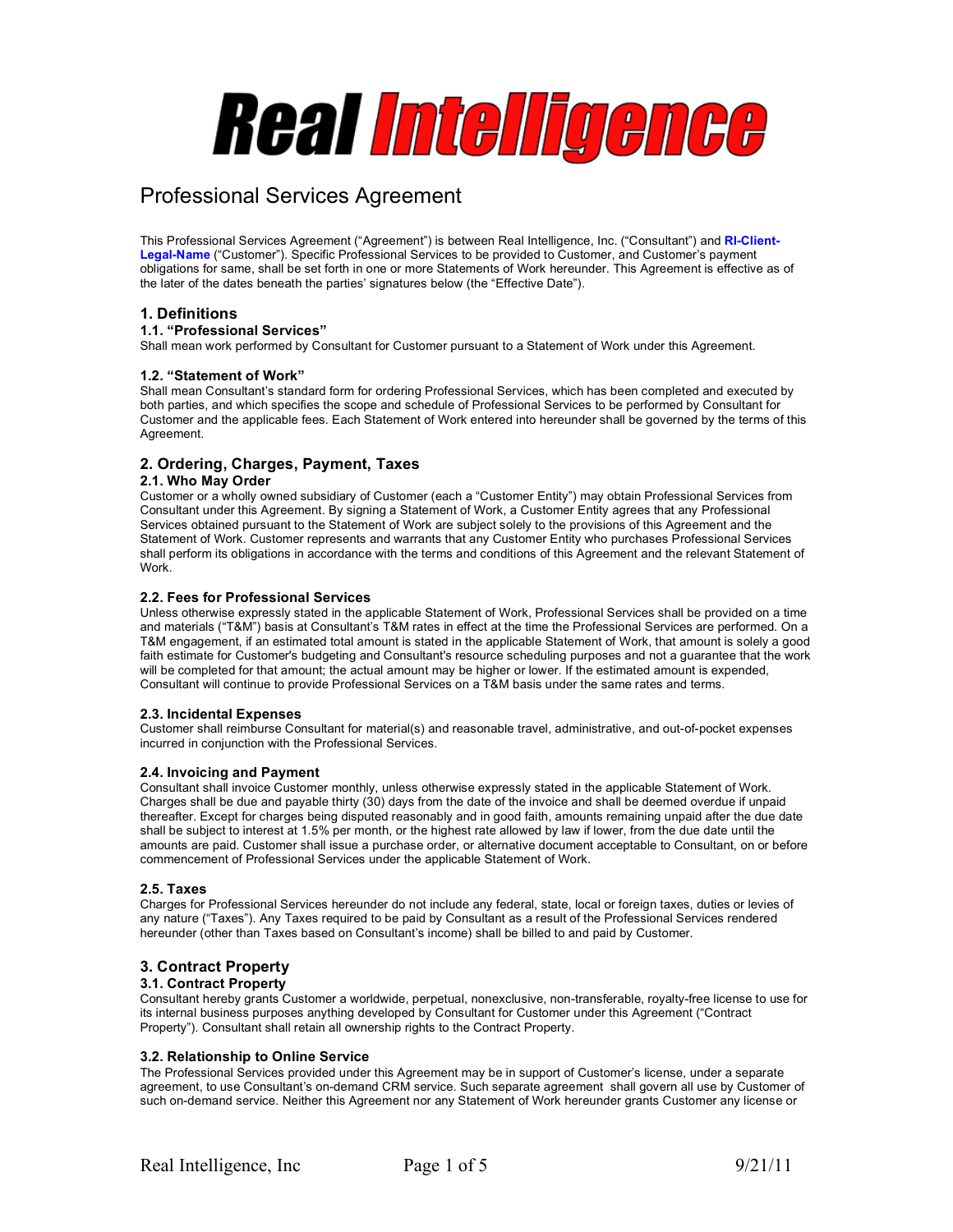rights to use such on-demand service. In addition, except for the Professional Services described in Statements of Work hereunder, Customer agrees that its purchase of Professional Services under this Agreement is not contingent upon the delivery of any future functionality or features in Consultant's ondemand CRM service, nor is it dependent upon any oral or written public comments made by Consultant with respect to future functionality or features.

#### **4. Term and Termination**

#### **4.1. Term**

This Agreement shall commence on the Effective Date and shall remain in effect until terminated in accordance with this Section 4.

#### **4.2. Termination for Convenience**

**A.** Customer may terminate this Agreement and/or any Statement of Work hereunder at any time for convenience by providing Consultant five (5) business days prior written notice, except for Statements of Work that are billed in advance or that otherwise expressly do not permit cancellation or termination for convenience. If Customer terminates a Statement of Work for convenience prior to its completion, then (i) Consultant will stop work under the Statement of Work promptly upon notification; and (ii) Customer will be billed for (A) in the case of a T&M Statement of Work, the planned hours under that Statement of Work during such notice period; or (B) in the case of a fixed fee Statement of Work, a prorated amount corresponding to the planned work during such notice period.

Because Consultant cannot guarantee continuity of resources should Customer desire to restart work under a Statement of Work after having given notice of termination for convenience thereof, such restarting of work may involve additional billable hours and effort for information transfer, project re-planning, and other reasonable restart activities.

**B.** Consultant may terminate this Agreement at any time for convenience by providing Customer five (5) business days prior written notice; provided, however, that any Statement of Work outstanding at the time of such a termination by Consultant shall continue to be governed by this Agreement as if it had not been terminated. In addition, Consultant may terminate a Statement of Work for convenience with five (5) business days prior written notice if Customer has not authorized work to begin under such Statement of Work within thirty (30) calendar days of its effective date.

#### **4.3. Termination for Material Breach**

Either party may terminate this Agreement and/or any Statement of Work hereunder if the other party is in material breach of this Agreement or such Statement of Work and has not cured such breach within thirty (30) days of written notice specifying the breach. Consent to extend the cure period shall not be unreasonably withheld, so long as the breaching party has commenced cure during the thirty (30) day period and is pursuing such cure diligently and in good faith.

#### **4.4. Failure to Make Payment**

Notwithstanding anything in this Section 4 to the contrary, if Customer fails to make payment on any due date, Consultant shall have the right to suspend Professional Services hereunder and, if such failure to make payment has not been cured within thirty (30) days of the due date, upon written notice terminate this Agreement and any or all outstanding Statements of Work hereunder.

#### **4.5. Termination for Insolvency**

Either party may terminate this Agreement immediately upon written notice if the other party enters into insolvency or bankruptcy proceedings of any sort.

#### **4.6. Effect of Termination**

Termination of this Agreement and/or any Statement of Work hereunder shall not limit either party from pursuing any other remedies available to it, including injunctive relief, nor shall termination relieve Customer of its obligation to pay all charges and expenses accruing prior to such termination. The parties' rights and obligations under Sections 4, 5 and 6 (to the extent appropriate) shall survive termination of this Agreement and/or any Statement of Work hereunder.

#### **5. Indemnity, Warranty, Remedy, Limitation of Liability**

#### **5.1. Indemnity**

**A.** Each party ("Provider") shall defend, the other party ("Recipient") against any claim that any information, design, specification, instruction, software, data or material furnished by the Provider hereunder ("Material") infringes a copyright or patent or misappropriates a trade secret of a third party, and will indemnify and hold harmless the Recipient from and against any loss, damage or costs (including reasonable attorneys' fees) incurred in connection with such a claim, provided that: (a) Recipient notifies Provider in writing within thirty (30) days of the claim; (b) Provider has sole control of the defense and all related settlement negotiations; and (c) Recipient provides Provider with the assistance, information and authority reasonably necessary to perform the above. Provider shall reimburse Recipient for its reasonable out-ofpocket expenses incurred in providing such assistance.

**B.** Provider shall have no liability for any claim of infringement or misappropriation to the extent that (a) the Material is based on specifications provided by Recipient, or (b) such claim is based upon Recipient's use of a superseded or altered version of some or all of the Material if infringement or misappropriation would have been avoided by the use of a subsequent or unaltered release of the Material which was provided to Recipient.

**C.** In the event that some or all of the Material is held or is reasonably believed by Provider to infringe or misappropriate the intellectual property rights of a third party, Provider shall have the option, at its expense, to (a) modify the Material so it no longer infringes or misappropriates; (b) obtain for Recipient a license to continue using the Material; or (c) require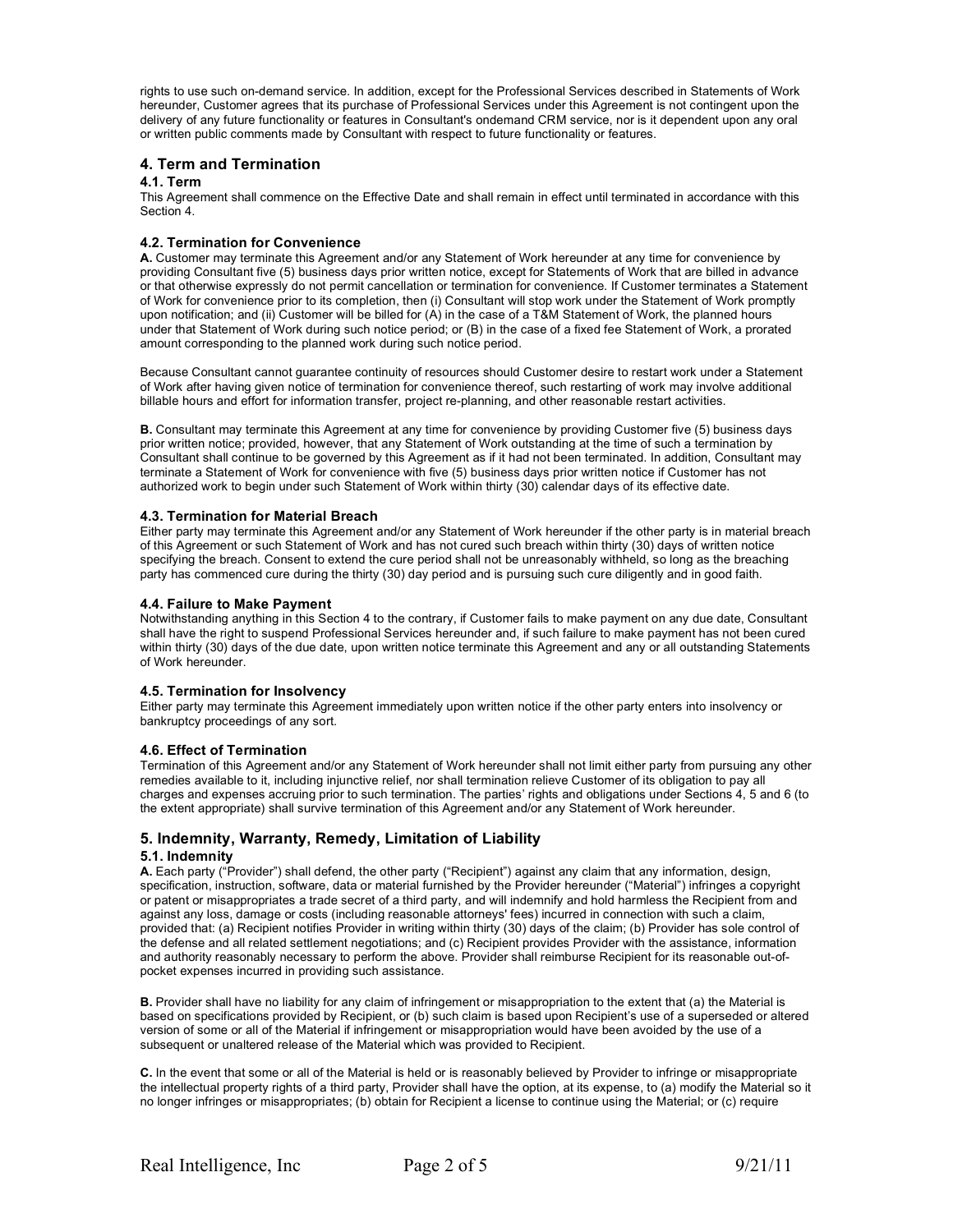return of the affected Material and all rights thereto from Recipient. If Provider is Consultant, then Customer may, upon thirty (30) days prior written notice to Consultant, terminate the relevant Statement of Work, in which case Customer shall be entitled to recover the fees paid for that portion of the Material. If Customer is the Provider and such return materially affects Consultant's ability to meet its obligations under the relevant Statement of Work, then Consultant may, upon thirty (30) days prior written notice to Customer, terminate such Statement of Work, in which case Customer shall pay Consultant for Professional Services rendered through the date of termination on a T&M or percent of completion basis as appropriate.

#### **5.2. Warranty and Disclaimers**

**A. Consultant warrants that the Professional Services will be performed in a professional and workmanlike manner, in accordance with generally accepted industry standards.**

**B. Customer must report any deficiencies in the Professional Services to Consultant in writing within ninety (90) days of performance of such services in order to receive warranty remedies.**

**C. This warranty is exclusive and in lieu of all other warranties, whether express or implied, including any implied warranties of merchantability or fitness for a particular purpose.**

#### **5.3. Warranty Remedy**

For any breach of the warranty in Section 5.2, Customer's exclusive remedy, and Consultant's entire liability, shall be the re-performance of the Professional Services. If Consultant is unable to re-perform the Professional Services as warranted, Customer shall be entitled to recover the fees paid to Consultant for the deficient Professional Services.

#### **5.4. Limitation of Liability**

**In no event shall either party be liable for any indirect, incidental, special, consequential, reliance or cover damages, or damages for loss of profits, revenue, data or use, incurred by either party or any third party, whether in action in contract or tort, even if the other party or any other person has been advised of the possibility of such damages. Neither party's aggregate liability for damages hereunder shall exceed the total amount of fees paid and/or due by Customer under the applicable Statement of Work.**

#### **6. General**

#### **6.1. Cooperation; Delays**

**A.** Each party agrees to cooperate reasonably and in good faith with the other in the performance of the Professional Services and acknowledges that delays may otherwise result. Customer agrees to provide, or provide access to, the following: office workspace, telephone and other facilities, suitably configured computer equipment with Internet access, complete and accurate information and data from its employees and agents, continuous administrative access to its salesforce.com account, coordination of onsite, online and telephonic meetings, and other resources as reasonably necessary for satisfactory and timely performance of the Professional Services.

**B.** Customer is also responsible for the following: (i) assigning a dedicated internal project manager for each Statement of Work to serve as a single point of contact for Consultant; (ii) defining and maintaining its business objectives and requirements that will guide its use of the salesforce.com application; (iii) reviewing customizations made to the salesforce.com application for conformance with relevant requirements; (iv) training its users generally in the use of the salesforce.com application; and (v) administering the salesforce.com application generally for its own internal business purposes.

**C.** Each party agrees its respective employees and agents will reasonably and in good faith cooperate with each other in a professional and courteous manner in the performance of their duties under this Agreement. Either party may suspend performance hereunder immediately upon written notice should the other party's employees or agents fail to act accordingly.

**D.** Except where the relevant Statement of Work provides otherwise, scheduling of Consultant's resources must be agreed to no later than ten (10) business days prior to the date work is scheduled to begin. Subsequent scheduling changes requested by Customer may result in additional fees. Delays caused by Customer under a Statement of Work to which Consultant has dedicated resources and begun work will be billed to Customer as follows: (i) offsite planned resources will be billed at 50% of the planned hours during the period of the delay; and (ii) onsite planned resources will be billed at 100% of the planned hours during the period of the delay (maximum of 8 hours per business day). Delays caused by Customer that exceed ten (10) business days shall entitle Consultant to terminate the relevant Statement of Work for cause immediately upon written notice.

#### **6.2. Confidentiality**

"Confidential Information" shall mean all confidential or proprietary information disclosed orally or in writing by one party to the other that is identified as confidential or whose confidential nature is reasonably apparent. Confidential Information shall not include information which: (a) is or becomes a part of the public domain through no fault of the receiving party; (b) was in the receiving party's lawful possession prior to the disclosure; (c) is lawfully disclosed to the receiving party by a third party without restriction on disclosure or any breach of confidence; (d) is independently developed by the receiving party; or (e) is required to be disclosed by law. Each party agrees to hold the other's Confidential Information in confidence, and not to use or disclose such Confidential Information other than in connection with performance of obligations hereunder.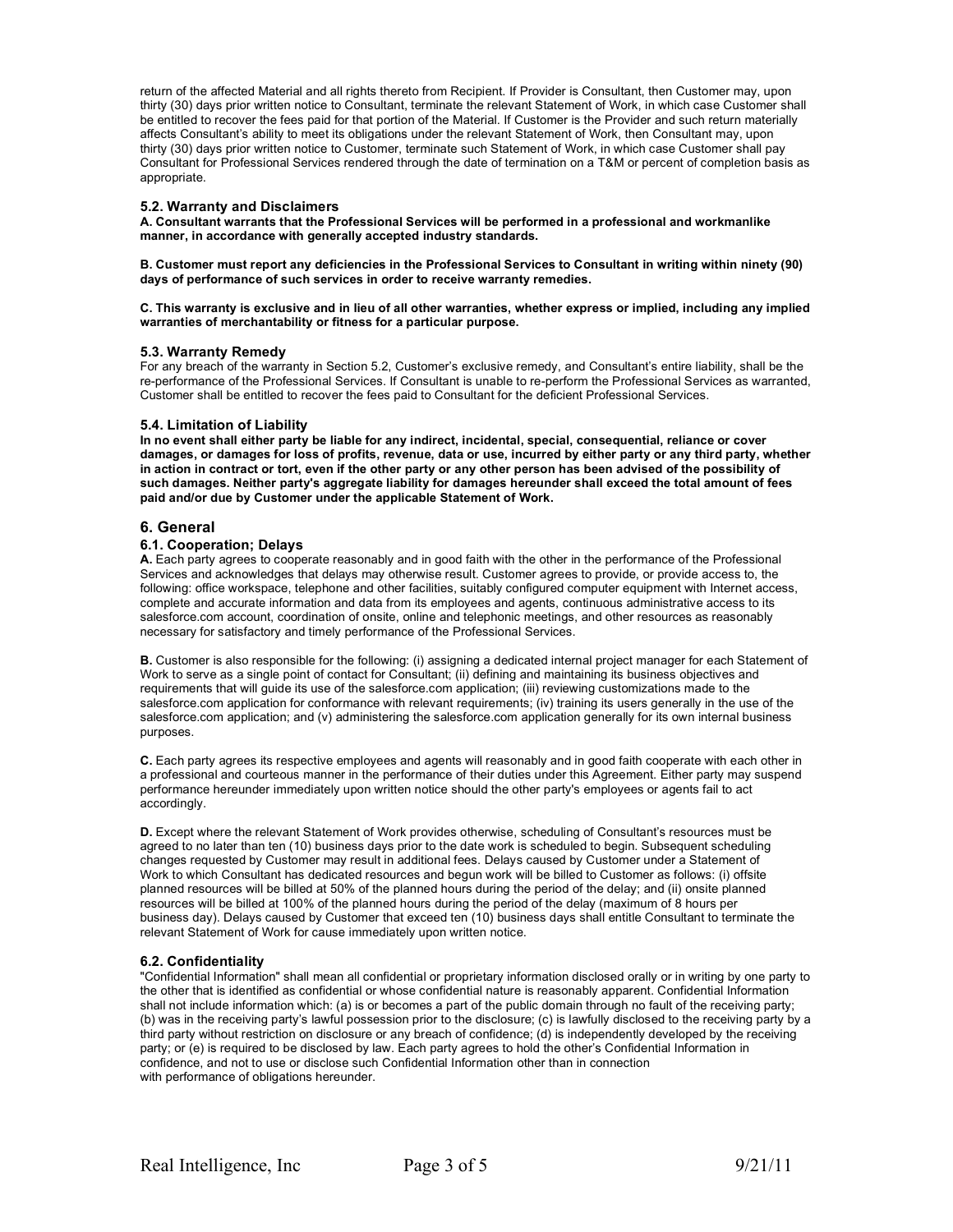#### **6.3. Acceptance**

**A.** Upon completion of each deliverable under a Statement of Work, Consultant will provide a complete copy thereof to Customer and, upon request, demonstrate to Customer its functionality in conformance with the relevant specifications. Customer is responsible for conducting any additional review or testing of such deliverable pursuant to any applicable acceptance criteria or test suites agreed upon by the parties for such deliverable.

**B.** If Customer, in its reasonable and good faith judgment, determines that any submitted deliverable does not meet the applicable functional requirements set forth for such deliverable in the relevant Statement of Work, Customer must notify Consultant within ten (10) business days after Consultant's submission of the deliverable to give written notice to Consultant specifying any deficiencies in detail. Consultant shall use commercially reasonable efforts to promptly cure any such deficiencies within twenty (20) business days of such notice and then resubmit the deliverable for further review and acceptance testing in the same manner. Should any deliverable fail to satisfy the applicable functional requirements after the second resubmission of such deliverable to Customer, Customer may (i) again reject the deliverable and return it to Consultant for further cure and resubmission; or (ii) terminate the relevant Statement of Work for cause immediately upon written notice and recover all Professional Services fees associated with such deficient deliverable. Notwithstanding the foregoing, in the event the applicable functional requirements as stated in the Statement of Work are subsequently determined by the parties to be inappropriate or to require modification due to changed circumstances, incorrect assumptions or other reasons at the time of actual delivery and testing of a deliverable, the parties shall cooperate in good faith to appropriately modify such requirements.

**C.** Customer shall provide Consultant a written acceptance of each deliverable promptly upon acceptance. Failure to reject a deliverable within the applicable acceptance period shall be deemed acceptance of such deliverable.

#### **6.4. Changes to Scope**

Any changes to the scope of work under a Statement of Work shall be made by written change order or amendment to the Statement of Work signed by an authorized representative of each party prior to implementation of such changes.

#### **6.5. Relationship between the Parties**

Consultant is an independent contractor; nothing in this Agreement shall be construed to create a partnership, joint venture or agency relationship between the parties. Each party shall be solely responsible for payment of all compensation owed to its employees, as well as all employment-related taxes. Each party shall maintain appropriate worker's compensation and general liability insurance for its employees.

#### **6.6. Governing Law; Venue**

This Agreement shall be governed by the internal laws of the State of California. Any legal action or proceeding relating to this Agreement shall be instituted in a state or federal court in Santa Clara County, California. Consultant and Customer agree to submit to the jurisdiction of, and agree that venue is proper in, said courts.

#### **6.7. Notice**

All notices hereunder shall be in writing and shall be delivered to the other party's project manager or to the first address listed in the applicable Statement of Work (if to Customer) or to Consultant's address on the Statement of Work (if to Consultant). Notice shall be effective upon receipt.

#### **6.8. Severability**

In the event any provision of this Agreement is held to be invalid or unenforceable, the remaining provisions of this Agreement shall remain in full force and effect.

#### **6.9. Waiver**

The waiver by either party of any default or breach of this Agreement shall not constitute a waiver of any other or subsequent default or breach. Except for actions for nonpayment or breach of either party's intellectual property rights, no action, regardless of form, arising out of this Agreement may be brought by either party more than one (1) year after the cause of action has accrued.

#### **6.10. Entire Agreement**

This Agreement constitutes the complete agreement between the parties and supersedes all previous and contemporaneous agreements, proposals or representations, written or oral, concerning the subject matter thereof. Neither this Agreement nor any Statement of Work hereunder may be modified or amended except in a writing signed by a duly authorized representative of each party. It is expressly agreed that any terms and conditions that may be attached to Customer's purchase order, whenever received by Consultant, shall be null and void and superseded in full by the terms of this Agreement and the applicable Statement of Work.

#### **6.11. Subcontractors**

Consultant may, in its reasonable discretion, use third party contractors inside or outside the United States to perform any of its obligations hereunder, including but not limited to migration of Customer data.